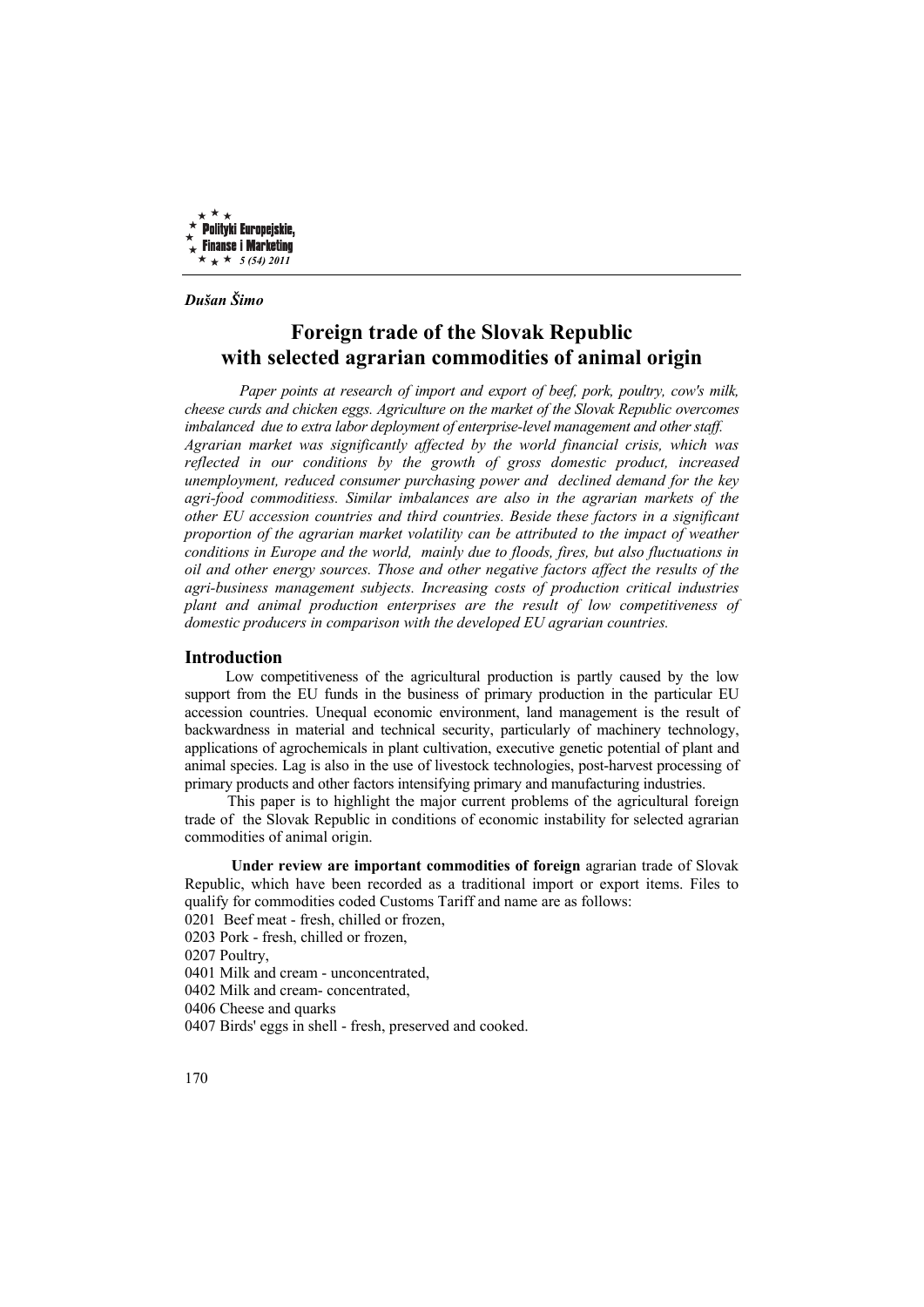**Time series** were monitoring the years 2006, 2007, 2008 and 2009 in Slovakia. In obtaining the underlying data were used the secondary sources of domestic and foreign authors and institutions as the Ministry of Agriculture and Rural Development of the Slovak Republic, Statistical Office, Research Institute of Agricultural and Food Economics in Bratislava, and the database published on the internet and other sources as well as our own knowledge gained from studying and research.

 **Business environment for farmers in Slovakia** is mainly made up of macroeconomic factors from which will be mentioned the political, economic, technological, natural and others creating a legislative framework for business, but also the possibility for implementing the advanced machine systems in the manufacturing process, soil and climatic conditions for the use on the market place. The current marketing environment is marked by adding to the global financial crisis and instability in the strategic development of agriculture in Slovakia. For the systematic development of the key sectors, agriculture provides currently stable plant and animal production, particularly in relation to the particularities of the green sector. Moreover, EU Common Agricultural Policy is for non-standard SR, particularly in relation to the supportive policy of the European funds compared with the original EU countries, which significantly affects the economic stability of business in the land.<sup>1</sup>

 Problems of modeling the optimization effective production of pork were discussed by many authors. The situation in the pig breeding in Slovakia is not favorable<sup>2</sup> the factors causing this are following: declining numbers of pig, reducing numbers of farmers and increasing import of pigs and pork from the EU countries. The result in pig production in Slovakia is unprofitable. Optimization model is to quantify the impact of changes in costs, prices farmers, production and reproductive parameters in the pig breeding.

 Agrarian foreign trade of the SR according to Horska is marked by economic backwardness of agricultural production in balance with the EU developed agrarian country.3 Slovakia's foreign trade in beef breeding according Šimo is under the widening deficit. Stockfarmers lag in the cost of slaughter, which has an impact on the higher prices for livestock. Reasonably similar situation exists for pork, poultry meat and  $egg$  production<sup>4</sup>.

The situation with the slaughter meat according to Vicen and Rovny<sup>5</sup> is not favorable, after joining the EU, Slovakia has deteriorated in comparison with the input period. Production capacity of the poultry industry increased slightly, but on the other hand, poultry production has decreased. Under equal to the incidence reduction of number of disease but also other animals for slaughter Slovak farmers is also reflected in

 1 Šimo, D.- Rovný, P.2010: Agrárny marketing. Nitra:SPU, s.114-120

<sup>&</sup>lt;sup>2</sup> Bielik, P. – Horská, E. – Vicen, M. – Dobák, D. 2008: Using optimalization modeling in Marketing

management of efficient production of Pork. In: Acta oeconomica et informatica, No 2, vol 11, s. 29-34

Horská, E. 2007: Medzinárodný marketing. Nitra:SPU. 221 s. ISBN 978-80-8069-938-3 4 Šimo, D. a i. 2010: Agrárny marketing. SPU:Nitra, s.240, s.251, s.268 a s.272

<sup>&</sup>lt;sup>5</sup> VICEN, Michal - ROVNÝ, Patrik. 2010. The influence of the EU common market on slaughter poultry market in Slovakia. In 11th international conference. International scienticic days 2010. "Global economy: Challenges and perspectives" Nitra may 26.-28.2010. in Nitra : Slovak University of Agriculture, 2010, s. 2816-2823. ISBN: 978-80-552-0386-7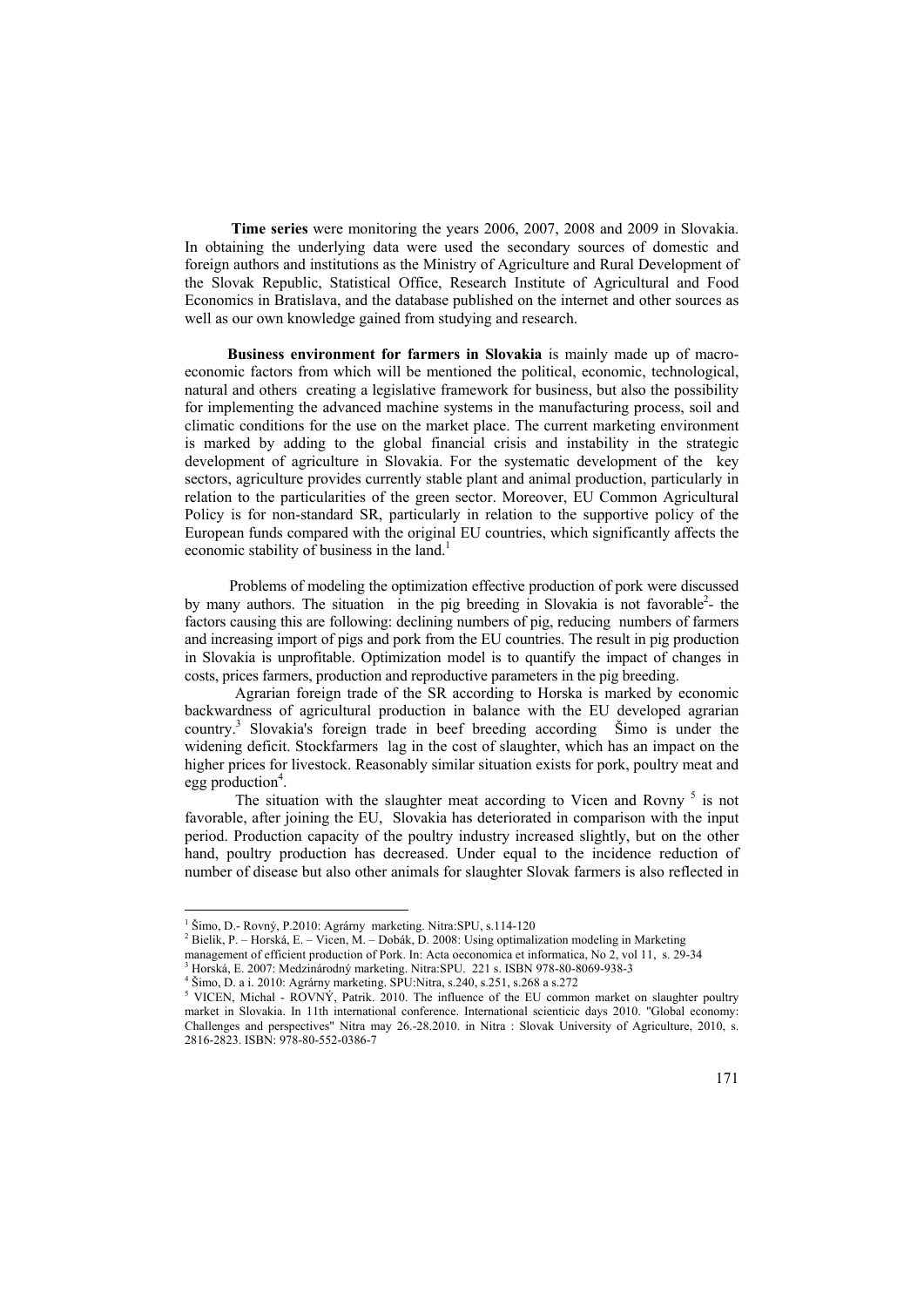the sales network of food chains and dramatic fall in the sale of meat of domestic origin<sup>6</sup> Average supply of pork and poultry was ensured by import from the EU countries.<sup>7</sup>

 Slovakia's foreign trade with agricultural commodities is systematically monitored by Gálik $8$ . Since 2006 the agricultural share of foreign trade stood at 4.78 % and in 2009 reached slight increase on 5.72% of total foreign trade. The crucial trading partners of the Slovak Republic are the coutries of EU.

 **Import of selected commodities by animal origin in the Slovak Republic** by years is shown in Table 1.

|                                          | 2006                 |                              | 2007                 |             | 2008                 |                              | 2009                 |                              | Index change<br>09/06 in $%$ |                             |
|------------------------------------------|----------------------|------------------------------|----------------------|-------------|----------------------|------------------------------|----------------------|------------------------------|------------------------------|-----------------------------|
| Item                                     | In<br>Thousands<br>€ | $\epsilon$ .kg <sup>-1</sup> | In<br>Thousands<br>€ | $E.kg^{-1}$ | In<br>Thousands<br>€ | $\epsilon$ .kg <sup>-1</sup> | In<br>Thousands<br>€ | $\epsilon$ .kg <sup>-1</sup> | In<br>Thousands<br>€         | $\epsilon$ kg <sup>-1</sup> |
| 0201 Beef,<br>fresh chilled              | 15 409               | 2,75                         | 14 677               | 3.34        | 15 9 39              | 3.77                         | 14 9 69              | 4.67                         | $-2.8$                       | 6.98                        |
| 0203 Pork<br>fresh, chilled              | 119 060              | 2,08                         | 116 783              | 2.12        | 164 016              | 2.50                         | 182929               | 2.44                         | 53.6                         | 17.3                        |
| 0207 Poultry                             | 60 899               | 1,84                         | 64 788               | 2.00        | 74 772               | 1.95                         | 73 630               | 1.96                         | 20.9                         | 6.5                         |
| 0401 Milk and<br>cream<br>unconcentrated | 39 335               | 0,51                         | 43 013               | 0.58        | 48 398               | 0.53                         | 32412                | 0.44                         | $-17.6$                      | $-13.7$                     |
| 0402 Milk and<br>cream<br>concentrated   | 18448                | 2,54                         | 39 635               | 3.82        | 21 748               | 2.30                         | 17 187               | 1.92                         | $-11.6$                      | $-24.4$                     |
| 0406 Cheese<br>and curd                  | 56 176               | 3,13                         | 57 245               | 3.20        | 69 3 36              | 3.01                         | 73 681               | 2.96                         | 31.2                         | $-5.4$                      |
| 0407 Eggs                                | 12 008               | 0,64                         | 10 142               | 0.60        | 14 9 96              | 0.88                         | 14 5 98              | 0.75                         | 21.6                         | 17.2                        |

**Table 1** Import of selected commodities of animal origin in the SR by years

Source: Gálik, J., 2010: Yearbook of the agri-food foreign trade and custom processing

As indicated in Table 1, examined were the following commodities: beef, pork and poultry meat, cow's milk, cream, cheese curds and chicken eggs. Of follow-up commodities for the period of increased imports of pork with an index of 53.6, cheese curds and 31.2 index points, poultry meat 20.9 index points. Lower imports of commodities have been reported in cow's milk concentrated and concentrated. From the examined commodities in the given the period the highest increase in import of pork with the index of 53.6, cheese and curds with 31.2 index points and poultry meat with 20.9 index points. Lower imports of commodities have been reported in the cow's milk unconcentrated and concentrated. In the foreign trade , the significant increase was noticed in prices (per kilogram) of beef, pork and eggs, decreased were the prices of milk, cheese and curd.

7 Šimo, Dušan, Rovný, Patrik. 2010. Agrárny marketing. Nitra:SPU, 2010. 279 s. ISBN 978-80-552-0472-7

 $\overline{a}$ 

<sup>6</sup> Rovný, Patrik a i. 2010. Food Chain Management European Experiences and Local Solutions. Graz : MAIL BOXES ETC., 2010. 170 s. ISBN: 3-902103-24-8

<sup>8</sup> Gálik, Jozef. 2009. Ročenka agropotravinárskeho zahraničného obchodu SR za rok 2009. VÚEPP Bratislava. 2009. 150 s. ISBN 978-80-8058-552-5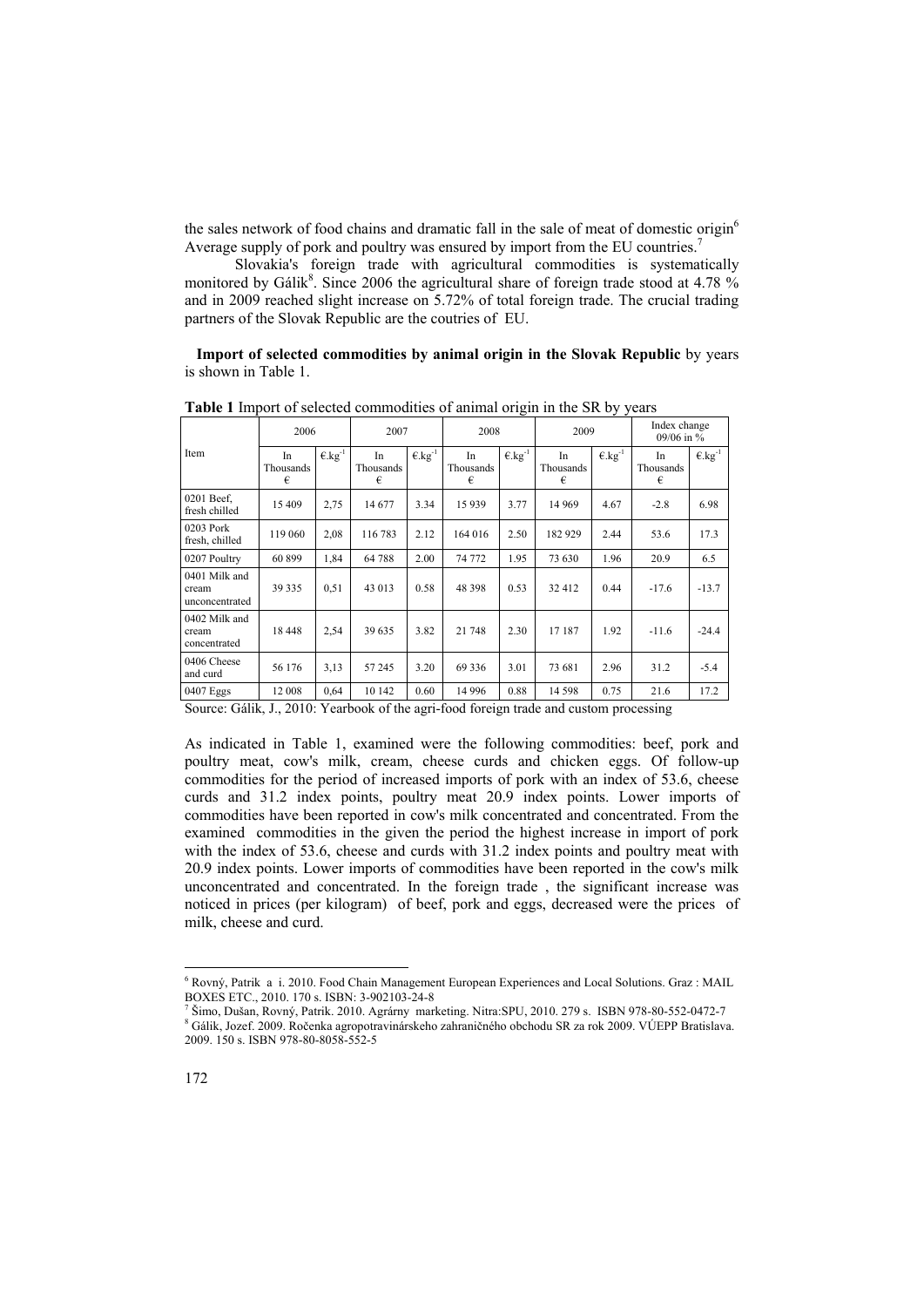# **Export of selected commodities of animal origin in the Slovak Republic** by years is shown in Table 2.

Export of selected commodities of animal origin for the examined period was on the declining level, as demonstrated by the index change from 2009 in comparison with 2006, when the commodity cow's milk and hen eggs. Kilogram prices increased for pork, hens' eggs and beef. For other commodities, prices fell.

|                                          | 2006                 |                              | 2007                 |                              | 2008                 |                              | 2009                 |                              | Index change<br>$09/06$ in % |                              |
|------------------------------------------|----------------------|------------------------------|----------------------|------------------------------|----------------------|------------------------------|----------------------|------------------------------|------------------------------|------------------------------|
| Item                                     | In<br>Thousands<br>€ | $\epsilon$ .kg <sup>-1</sup> | In<br>Thousands<br>€ | $\epsilon$ .kg <sup>-1</sup> | In<br>Thousands<br>€ | $\epsilon$ .kg <sup>-1</sup> | In<br>Thousands<br>€ | $\epsilon$ .kg <sup>-1</sup> | In<br>Thousands<br>€         | $\epsilon$ .kg <sup>-1</sup> |
| $0201$ Beef,<br>fresh chilled            | 15 776               | 3.35                         | 11 014               | 3.82                         | 8688                 | 3.96                         | 7898                 | 3.76                         | $-49.9$                      | 12.6                         |
| 0203 Pork<br>fresh, chilled              | 25 095               | 3.34                         | 26 297               | 3.77                         | 28 138               | 4.26                         | 18 055               | 4.77                         | $-24.1$                      | 42.8                         |
| 0207 Poultry                             | 34 207               | 0.85                         | 40 890               | 0.52                         | 43 4 25              | 2.44                         | 33 254               | 0.86                         | $-2.8$                       | 1.2                          |
| 0401 Milk and<br>cream<br>unconcentrated | 64 34 6              | 0.50                         | 73 3 26              | 0.56                         | 105 944              | 0.58                         | 68 101               | 0.39                         | 5.8                          | $-22.0$                      |
| 0402 Milk and<br>cream<br>concentrated   | 32 369               | 3.88                         | 57 726               | 3.93                         | 39 951               | 2.46                         | 16 078               | 1.86                         | $-50.3$                      | $-52.1$                      |
| 0406 Cheese<br>and curd                  | 99 000               | 4.00                         | 82 222               | 3.56                         | 95 830               | 4.15                         | 71 208               | 3.53                         | $-28.0$                      | $-11.7$                      |
| $0407$ Eggs                              | 15 287               | 1.70                         | 19 901               | 0.79                         | 22 137               | 0.50                         | 21 132               | 2.43                         | 38.2                         | 42.9                         |

**Table 2** Exports of selected commodities of animal origin in the SR by years

Source: Gálik, J., 2010: Yearbook of the agri-food foreign trade and custom processing

 The agricultural balance of the foreign trade of the selected agrarian commodities in the SR is shown in Table 3.

**Table 3** Balance of the foreign trade of the selected agrarian commodities in the SR (in thousands  $\epsilon$ )

| Item                               | 2006<br>2007 |           | 2008      | 2009      | Index change<br>09/06 in $%$ |  |
|------------------------------------|--------------|-----------|-----------|-----------|------------------------------|--|
| 0201 Beef, fresh chilled           | 358          | $-3663$   | $-7341$   | $-7016$   | $-1959.0$                    |  |
| 0203 Pork fresh, chilled           | $-93965$     | $-90,486$ | $-135787$ | $-163874$ | $-74.4$                      |  |
| 0207 Poultry                       | $-26691$     | $-23898$  | $-31346$  | $-40376$  | $-51.3$                      |  |
| 0401 Milk and cream unconcentrated | 25 012       | 30 31 3   | 57 546    | 35 689    | 38.2                         |  |
| 0402 Milk and cream concentrated   | 13 9 20      | 18 092    | 18 20 3   | $-1109$   | $-7.9$                       |  |
| 0406 Cheese and curd               | 42 823       | 24 977    | 26 4 94   | $-2473$   | $-94.2$                      |  |
| 0407 Eggs                          | 3 2 7 9      | 9759      | 7 1 4 0   | 6 5 3 4   | 99.3                         |  |

Source: Gálik, J., 2010: Yearbook of the agri-food foreign trade and custom processing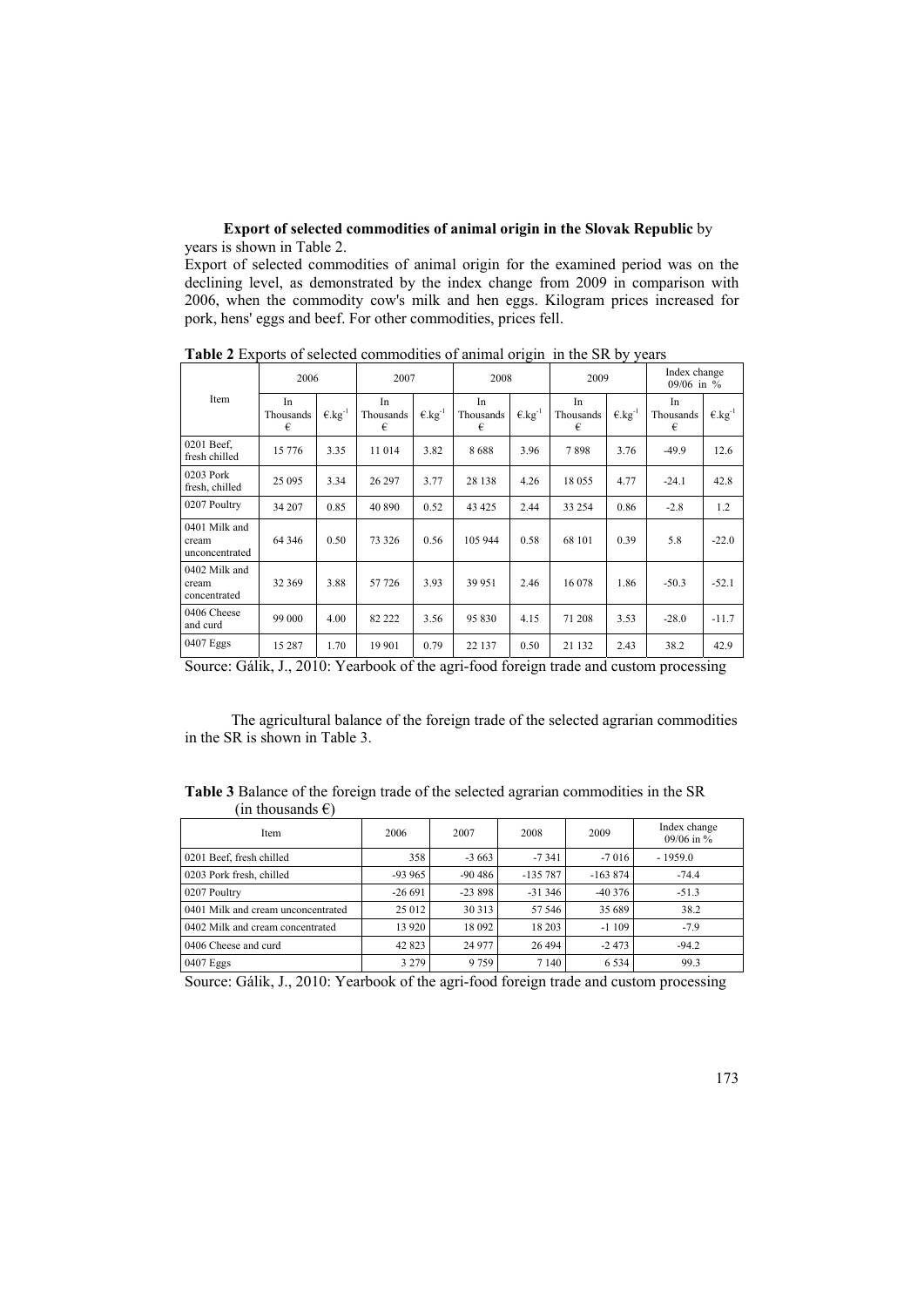Table 3 shows the significantly increase in the balance of the foreign trade of the following commodities: beef, pork, poultry meat, cheese and cottage cheese. The positive balance was achieved in trade with hen eggs and cow's milk.

 As indicated in Table 4, import of selected commodities, per capita, calculated on the value and natural indicators showed an upward trend in pig and poultry meat but also dairy commodities. Rated indicators are influenced by the price of each kilogram of years.

| Item                                  |       |       | Imports per capita in $\epsilon$ |       |       | Export per capita in kg |       |       |       |       |  |
|---------------------------------------|-------|-------|----------------------------------|-------|-------|-------------------------|-------|-------|-------|-------|--|
|                                       | 2006  | 2007  | 2008                             | 2009  | X     | 2006                    | 2007  | 2008  | 2009  | X     |  |
| 0201 Beef, fresh<br>chilled           | 2.85  | 2.72  | 2.95                             | 2.76  | 2.82  | 1.04                    | 0.81  | 0.78  | 0.59  | 0.80  |  |
| 0203 Pork fresh.<br>chilled           | 22.08 | 21.63 | 30.34                            | 30.76 | 16.20 | 10.62                   | 10.20 | 12.13 | 13.84 | 11.69 |  |
| 0207 Poultry                          | 11.30 | 12.00 | 13.83                            | 13.59 | 12.68 | 6.14                    | 6.00  | 7.09  | 6.93  | 6.54  |  |
| 0401 Milk and cream<br>unconcentrated | 7.29  | 7.96  | 8.95                             | 5.98  | 7.54  | 14.30                   | 13.73 | 16.88 | 13.59 | 14.62 |  |
| 0402 Milk and cream<br>concentrated   | 3.42  | 7.34  | 4.02                             | 3.17  | 4.48  | 1.34                    | 1.92  | 1.75  | 1.65  | 1.66  |  |
| 0406 Cheese and curd                  | 10.42 | 10.60 | 12.82                            | 13.60 | 11.86 | 3.33                    | 3.31  | 4.26  | 4.59  | 3.87  |  |
| 0407 Eggs                             | 2.22  | 1.88  | 2.77                             | 2.69  | 2.39  | 3.48                    | 3.13  | 3.15  | 3.59  | 3.37  |  |

**Table 4** Import of selected commodities of animal origin in the SR by years per capita

Source: Gálik, J., 2010: Yearbook of the agri-food foreign trade and custom processing

## **References:**

- 1. Bielik, Peter- Horská, Elena- Vicen, Michal- Dobák, Dušan. 2008. Using optimalization modeling in Marketing management of efficient production of Pork. In: Acta oeconomica et informatica, No 2, ročník 11, ISSN 1335-2571
- 2. Gálik, Jozef. 2009. Ročenka agropotravinárskeho zahraničného obchodu SR za rok 2009. VÚEPP Bratislava. 2009. 150 s. ISBN 978-80-8058-552-5
- 3. Hambálková, Mária. 2008. Zahraničný agrárny obchod, súčasný stav a jeho peprspektívy. In: Internacionalizácia agropotravinárskych podnikov SR. Nitra:SPU, 2008. s.105-137. ISBN 978-80-552-0130-8
- 4. Horská, Elena. 2007. Medzinárodný marketing. Nitra:SPU. 221 s. ISBN 978-80- 8069-938-3
- 5. Nagyová, Ľudmila Drndzíková, Zuzana. 2008. Výrobné a marketingové prístupy k vertikále hydiny a hydinových výrobkov. Nitra : Slovenská poľnohospodárska univerzita, 2008, . 144 s. ISBN: 978-80-552-0156-6
- 6. Rovný, Patrik a i. 2010. Food Chain Management European Experiences and Local Solutions. Graz : MAIL BOXES ETC., 2010. 170 s. ISBN: 3-902103-24-8
- 7. Šimo, Dušan, Rovný, Patrik. 2010. Agrárny marketing. Nitra:SPU, 2010. 279 s. ISBN 978-80-552-0472-7
- 8. Vicen, Michal- Rovný, Patrik. 2010. The influence of the EU common market on slaughter poultry market in Slovakia. In 11th international conference. International